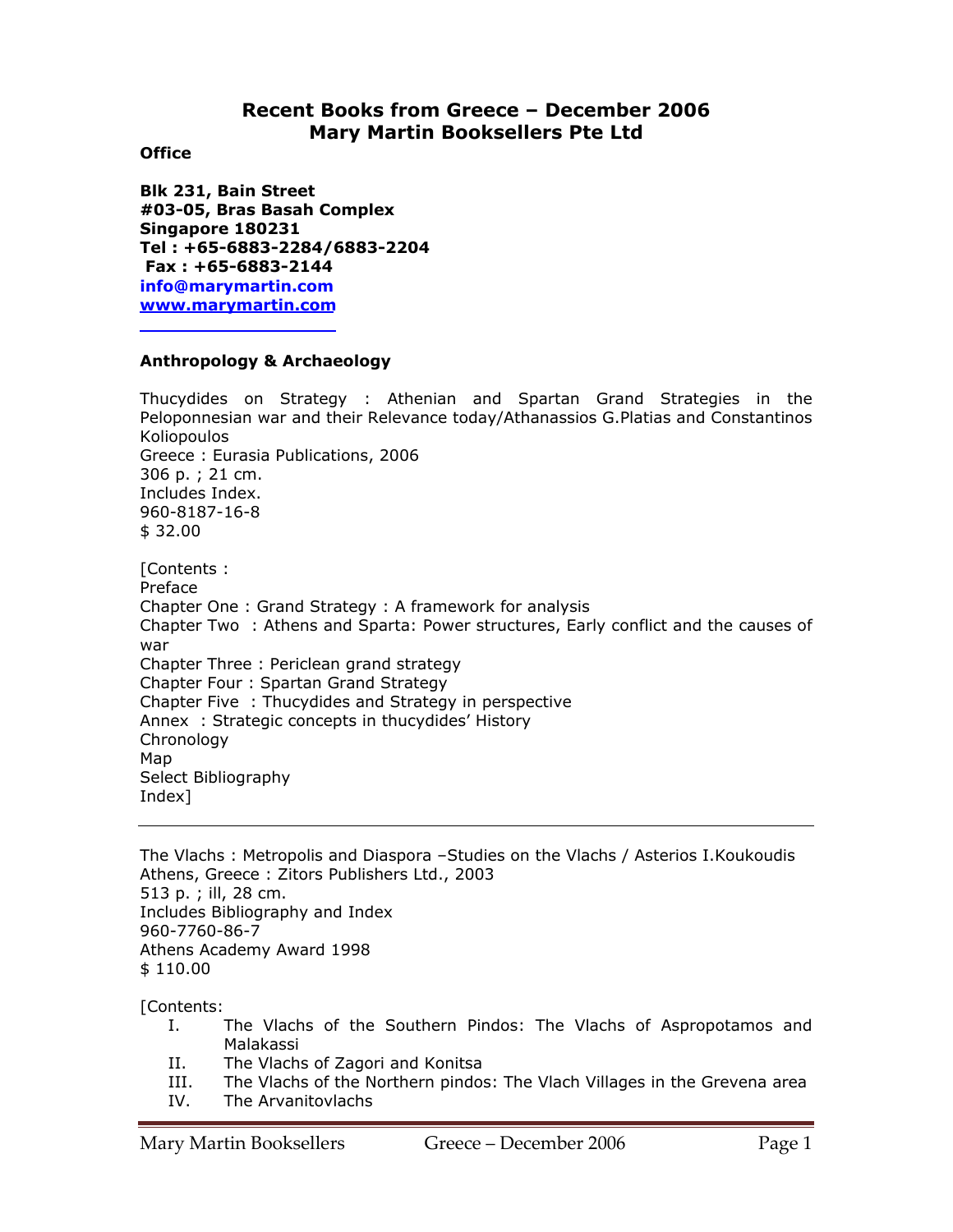V. The Vlachs of Moschopolis and the surrounding area

VI. The Vlachs of Grammos

VII. The Vlachs in North-Western Macedonia Source of origin of photographs Bibliography Glossary Index of names and terms]

Margiana and Protozoroastrism /Victor Sarianidi Greece : Kapon Editions, 1998 190 p. ; ill, 29 cm. Includes Bibliography 960-7254-61-9 \$ 55.00

[Contents:

Abbreviations

- I. Central Asia in the Stone and Bronze Ages
- II. Margiana in the Bronze Age
- III. Palaces and temples of Margiana
- IV. Margiana and the Near East
- V. Margiana and the Indo-Iranian Problem
- VI. Margiana and the Roots of Zoroastrism

Bibliography

List of Illustrations]

Greek Mythology / Editor by Aristeidis Kesopoulos Thessaloniki, Greece : Malliaris-Paedia S.A., 2006 247 p. ; ill, 24 cm. Includes Index. 960-239-968-6 \$ 25.00

[Greek mythology holds a distinguished position amongst the masterpieces of world literature. Each chapter captivates the reader, who wanders mentally through the elegant and bright world of our mythology and sometimes plunges together with the mythical heroes-into the bowels of the Earth of the depths of the seas. At each step of this exciting journey, the reader is stimulated to further thoughts, reflections and pursuits of the hidden symbolism and the true core of the Greek myths.] -----------------------------------------------------------------------------------------------

The Athenian Acropolis : The Monuments and the Museum/Christina Classopoulou Athens : Archeological Receipts Fund Publications Department, 2006 45 p. ; ill, 26 cm. 960-214-509-9 Hellenic Ministry of Culture Archaeological Receipts Fund \$ 15.00 -----------------------------------------------------------------------------------------------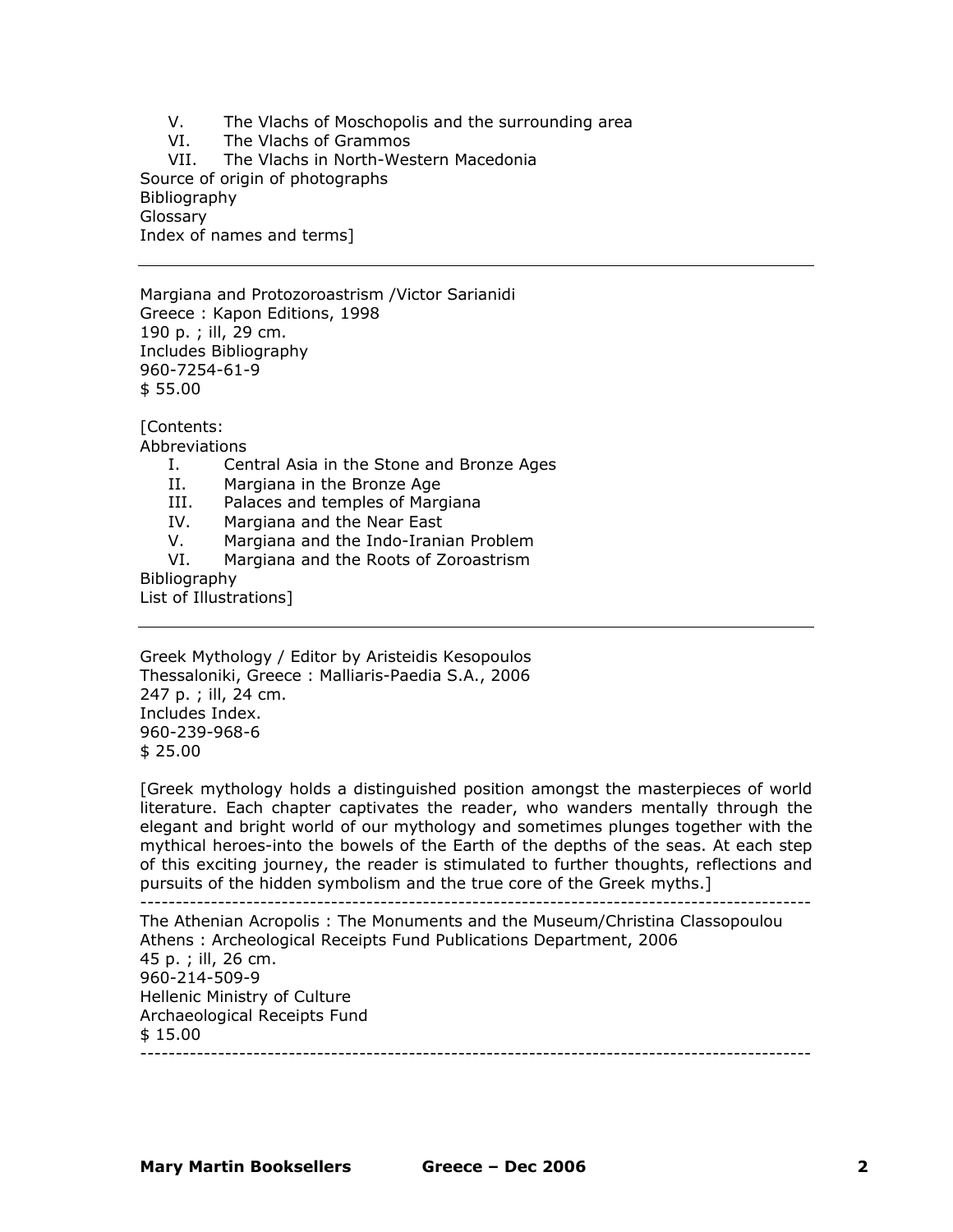Hills of Philopapos-Pnyx-Nymphs: Brief history and tour Athens : Hellenic Ministry of Culture, 2004 40 p. ; ill, 23 cm. Includes Bibliography Archaeological promenades around the Acropolis-Series No.7 \$ 6.00

South Slope of the Acropolis: Brief history and tour Athens : Hellenic Ministry of Culture, 2004 36 p. ; ill, 23 cm. Includes Bibliography Archaeological promenades around the Acropolis-Series No.2 \$ 6.00

North, East and West Slopes of Acropolis : Brief history and tour Athens : Hellenic Ministry of Culture, 2004 32 p. ; ill, 23 cm. Includes Bibliography Archaeological promenades around the Acropolis-Series No.3 \$ 6.00

Acropolis and Museum : Brief history and tour Athens : Hellenic Ministry of Culture, 2004 40 p. ; ill, 23 cm. Includes Bibliography Archaeological promenades around the Acropolis-Series No.1 \$ 6.00

Ancient Agora of Athens – Areopagus Hill: Brief history and tour Athens : Hellenic Ministry of Culture, 2004 30 p. ; ill, 23 cm. Includes Bibliography Archaeological promenades around the Acropolis-Series No.4 \$ 6.00

Roman Agora-Library of Hadrian: Brief history and tour Athens : Hellenic Ministry of Culture, 2004 32 p. ; ill, 23 cm. Includes Bibliography Archaeological promenades around the Acropolis-Series No.6 \$ 6.00

Museum of Ancient Agora of Athens: Brief history and tour Athens : Hellenic Ministry of Culture, 2004 32 p. ; ill, 23 cm. Includes Bibliography Archaeological promenades around the Acropolis-Series No.5  $$6.00$ -----------------------------------------------------------------------------------------------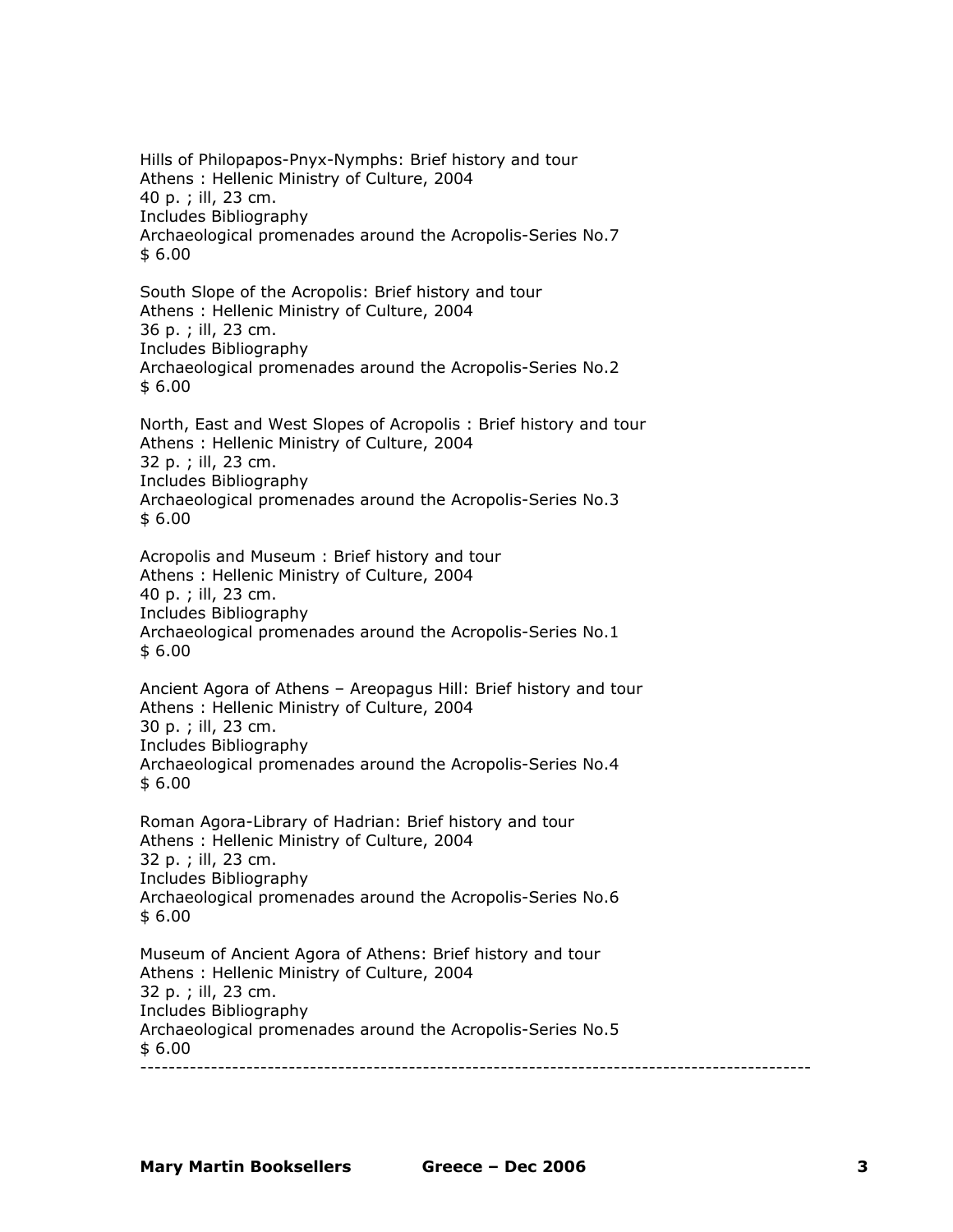The Olympic Games in Ancient Greece : Ancient Olympia and the Olympic Games/Editor by Maria Koursi Athens : Ekdotike Hellados S.A, 2003 304 p. ; 24 cm. 960-213-405-4 \$ 30.00

[The Olympic Games in Ancient Greece is an account of the dramatic rise of ancient greek athletics, centering arount its crowing achievement, the Olympic Games. It contains chapters devoted to the social structure that favoured the development of athletics and also to the central importance of its role in education. Each event is examined separately, its technique analysed and the book is thus comprehensive and informative, as well as a pleasure to read.]

-----------------------------------------------------------------------------------------------

With Warp and Weft : The Textiles and Costumes of Metsovo/Catjerome Van Steen and Eleni Lykiardopoulos Athens : Kapon Editions, 2006 159 p. ; ill, 27 cm. Includes Bibliography 960-7037-78-2 \$ 110.00

[Contents: Prologue Introduction Hidden secrets of Metsovo Textiles A Few words about metsovo Creating the Textiles Types of Household Textiles Women's costume Men's costume Bibliography]

#### -----------------------------------------------------------------------------------------------

#### **Architecture**

Greek Architects in the Ottoman Empire 19<sup>th</sup>-20<sup>th</sup> Centuries/Vassilis Colonas Athens : OLKOS Publishers Ltd., 2005 155 p. ; ill, 27 cm. 960-8154-44-8 \$ 65.00

Nineteenth-century reforms in the Ottoman Empire fostered the rise of a new middle class whose growing prosperity and influence is reflected in the architecture of the time. In his fascinating account, based on meticulously documented research, Vassilis Colonas traces the work of Greek architects in three Ottoman cities with significant Greek populations - Constantinople, Smyrna and Thessaloniki. With old building restrictions lifted, modern urban planning implemented for the first time, and a new openness to trends from Western Europe, architects responded to the cosmopolitan tastes of their clients in these multiethnic cities.

The neoclassical style was popular, especially in hospitals, seminaries, churches and orphanages funded by philanthropists, but eclecticism - with its charms and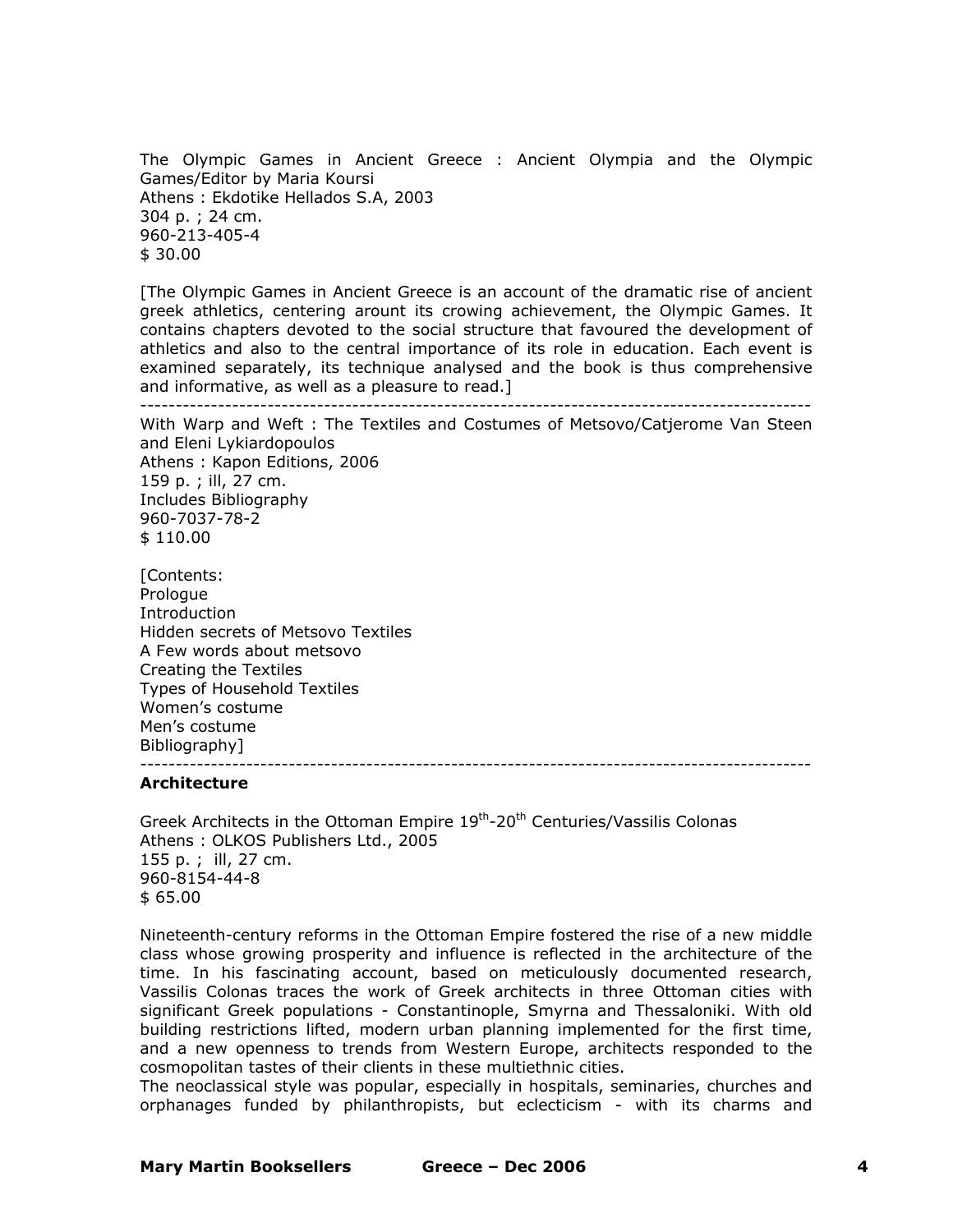occasional excesses - was the keynote. Lavishly illustrated with plans, maps and photographs - many of buildings that have since disappeared - this book charts an era of tremendous architectural vigour. The excellent English translation is by Chris Markham.

----------------------------------------------------------------------------------------------- Contemporary Greek Architecture/Dimitra Tsiora – Papaioannou, Architect Greece : KTIRIO-Epilogi STI Domissi Ltd., 2005 143 p. ; ill, 30 cm. ISSN: 1109-0235 Architectural Books Series No.10 \$ 75.00

Aegean Islands : Architecture / Dimitris Philippides (Ed) Athens : Melissa Publishing House, 2003 184p. ; 29cm. 320. Colour Plates 9602042486 In English \$ 95.00

This Fascinating Volume offers an original contribution to the study of Aegean architecture in the greek Islands through the ages, from prehistory to The present. It brings together eleven original essays by noted scholars, and is richly illustrated with 320 original photographs.

-----------------------------------------------------------------------------------------------

Byzantine & Post-Byzantine Architecture in Greece / Charalambos Bouras Athens : Melissa Publishing House, 2006 312p.; 370 ills. ; 29cm. 9602042664 In English - Translated by David Hardy \$ 130.00

This book represents the first methodical attempt to assemble information that is either dispersed in a variety of readily available treatises and articles on medieval churches in Greece or is derived from the direct study of hitherto unknown publications. An endeavour is made to identify the distinctive features of the monuments studied against the background of Byzantine and Post-Byzantine Church Building.

The book is divided into eight chapters corresponding with eight distinct periods from the 3rd Century down to 1830.

-----------------------------------------------------------------------------------------------

An Architects Vision, P.A. Sakellarios / Elisabeth Sakellariou, Helen Fessas-Emmanouil Athens : Potamos Publishers, 2006 321p.; ill. 9606691004 Translated into English by Judy Giannakopoulou \$ 95.00 -----------------------------------------------------------------------------------------------